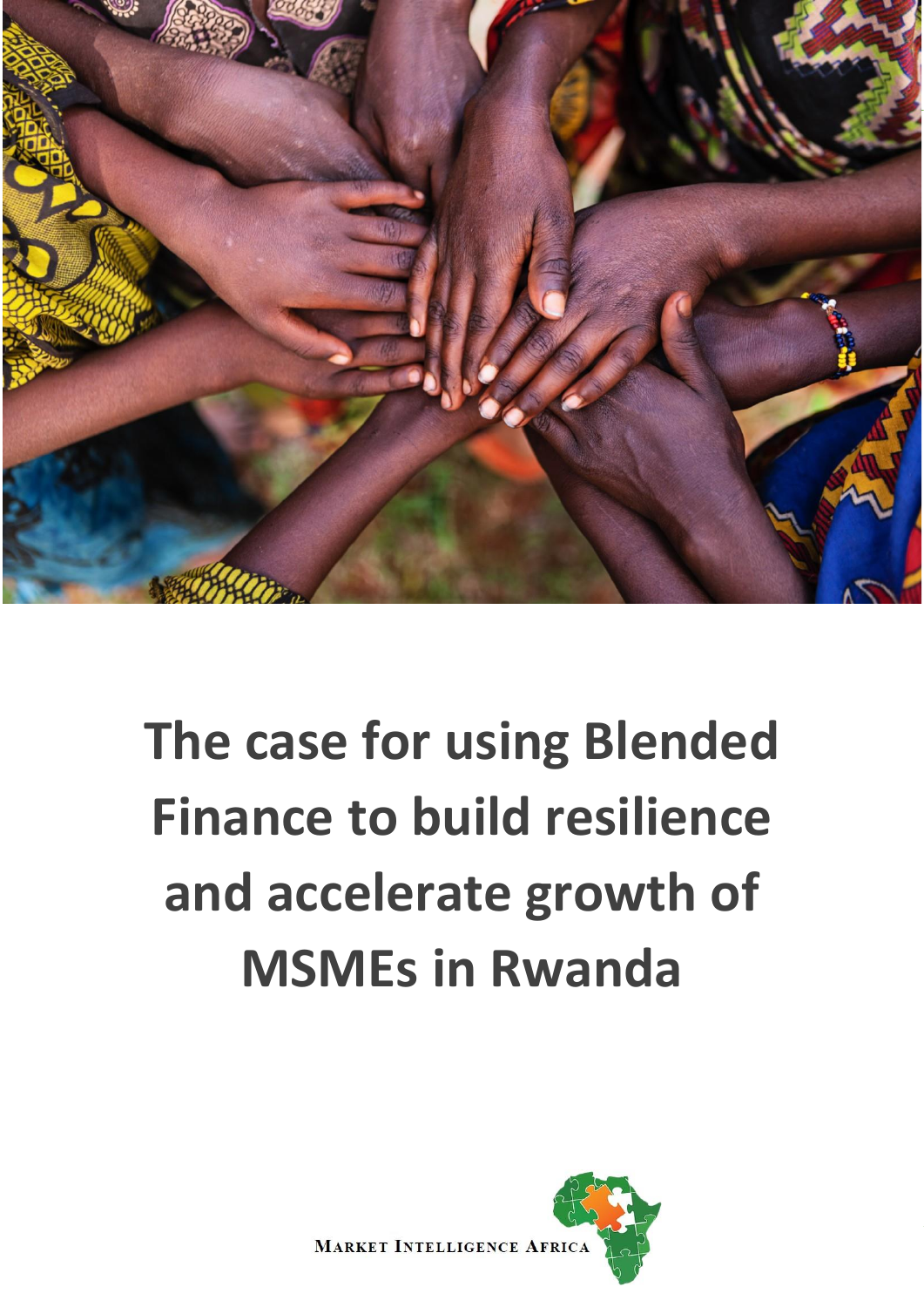## **Rwanda's attractiveness as an investment destination**

Rwanda is an attractive investment destination, and the country's rapid growth over the last ten years is evidence of this. Up until the Covid-19 global pandemic in 2020, Rwanda had been experiencing exponential growth in GDP, recording the highest growth in GDP in Africa in 2019, according to World Bank data. In the last ten years, Rwanda's GDP has grown at an average (CAGR) of 5.1% compared to just 2.4% in Sub Saharan Africa.

According to [EY's Africa Attractiveness Survey](https://assets.ey.com/content/dam/ey-sites/ey-com/en_gl/topics/attractiveness/ey-africa-attractiveness-report-2019.pdf)  [\(2019\),](https://assets.ey.com/content/dam/ey-sites/ey-com/en_gl/topics/attractiveness/ey-africa-attractiveness-report-2019.pdf) Rwanda is ranked as one of the most attractive investment destinations in Africa, from both a macroeconomic and ease-of-doingbusiness point of view. This is evidence of the Government's deliberate and intentional strategy of creating an enabling business environment through the adoption of businessfriendly approaches and easing bureaucratic processes.

Whilst the country's investment attraction strategy has been successful in putting Rwanda on the map and in attracting Foreign Direct Investment, the impact on Micro, Small and Medium Enterprises (MSMEs) is yet to be fully realised. The level of private sector investment activity is still relatively low in MSMEs in Rwanda as compared to its peers in the East Africa region and in Sub-Saharan Africa in general.

#### **Vision 2050**

For Rwanda to achieve its vision to be a middleincome country by 2035, and a high-income country by 2050, it will need to aggressively grow the value of investments it attracts, particularly into MSMEs, who form the backbone for employment creation and economic development in the country.

Blended Finance will be a critical mechanism to achieve this aggressive growth, and one of the primary means to get investment participation by international institutional investors and developmental financiers into a market that is perceived to have small and risky investment opportunities in the private sector.

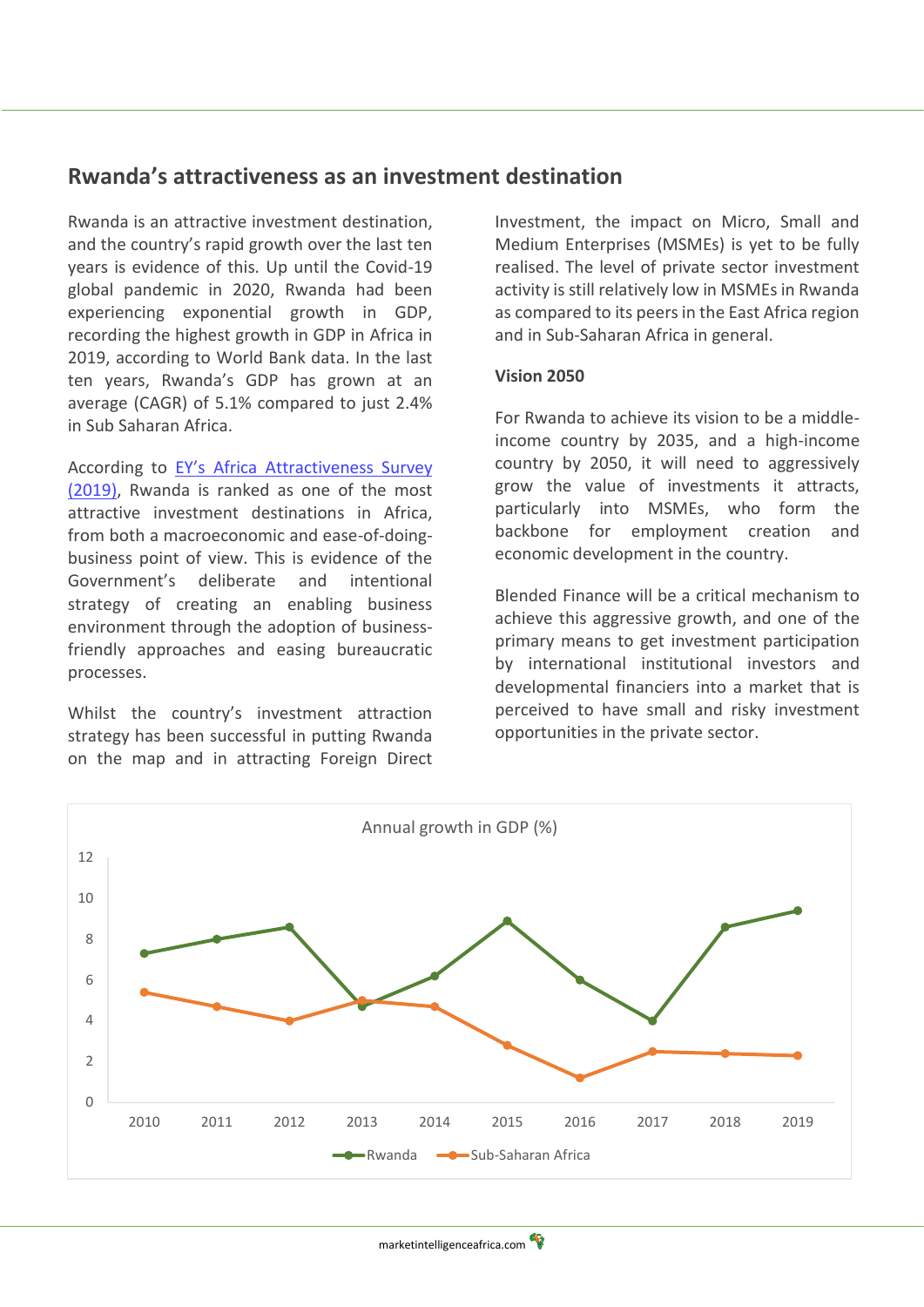# **Micro, Small & Medium Enterprises (MSMEs) in Rwanda**

Rwanda's MSMEs are the backbone of the country's commercial activity and make a significant contribution to the country's economic development. The growth of MSMEs is therefore critical to the overall economic growth of the country and the creation of employment.



#### **Challenges faced by MSMEs**

The myriad of challenges faced by MSMEs in Rwanda, and that hinder the growth of the sector, can largely be grouped into two:

- i. Limited access to formal financing
- ii. Limited access to technical assistance

MSMEs face difficulties in accessing long-term financing on reasonable terms. The cost of local debt is generally high and the requirements too onerous to meet. MSMEs are typically expected to meet high collateral requirements even for short-term debt, leaving the business without any collateral to fund long-term financing requirements. From an equity point of view, there is limited demand from regional and international venture capital and private equity funds, and a general mismatch of expectations between MSMEs and such equity investors with respect to risk, required rates of return, investment horizons and exit options.

MSMEs also lack adequate technical assistance in several areas including business advisory, corporate governance, access to regional and international markets and access to new technologies.

The two broad challenges above are interlinked – the lack of technical assistance inevitably make the MSMEs riskier, and the riskier they are the less likely they are to attract financing from private commercial sources.

## **Why are private investors not rushing in to invest in Rwandan MSMEs?**

Given these challenges, the general perception amongst private commercial investors is that the MSMEs are too small and too risky to invest in, even if the country is an attractive investment destination from a macro point of view. In other words, investors like the country's high growth potential and stable business environment, but in general they struggle to identify individual MSMEs with the right risk-return profile in which to invest.

Ranging from US\$10k to US\$2m, investment ticket sizes in Rwanda are generally small relative to other markets in East Africa and Sub-Saharan Africa. Whilst smaller-sized projects can have a high transformative impact on local communities, they need much more technical assistance as well as financing to fulfil their potential, and may yield less returns, therefore making them less attractive to private commercial investors.

There is therefore a clear need for private commercial investorsto be enticed to invest into Rwandan MSMEs via other mechanisms such as through Blended Finance facilities with capital injection from international developmental financial institutions.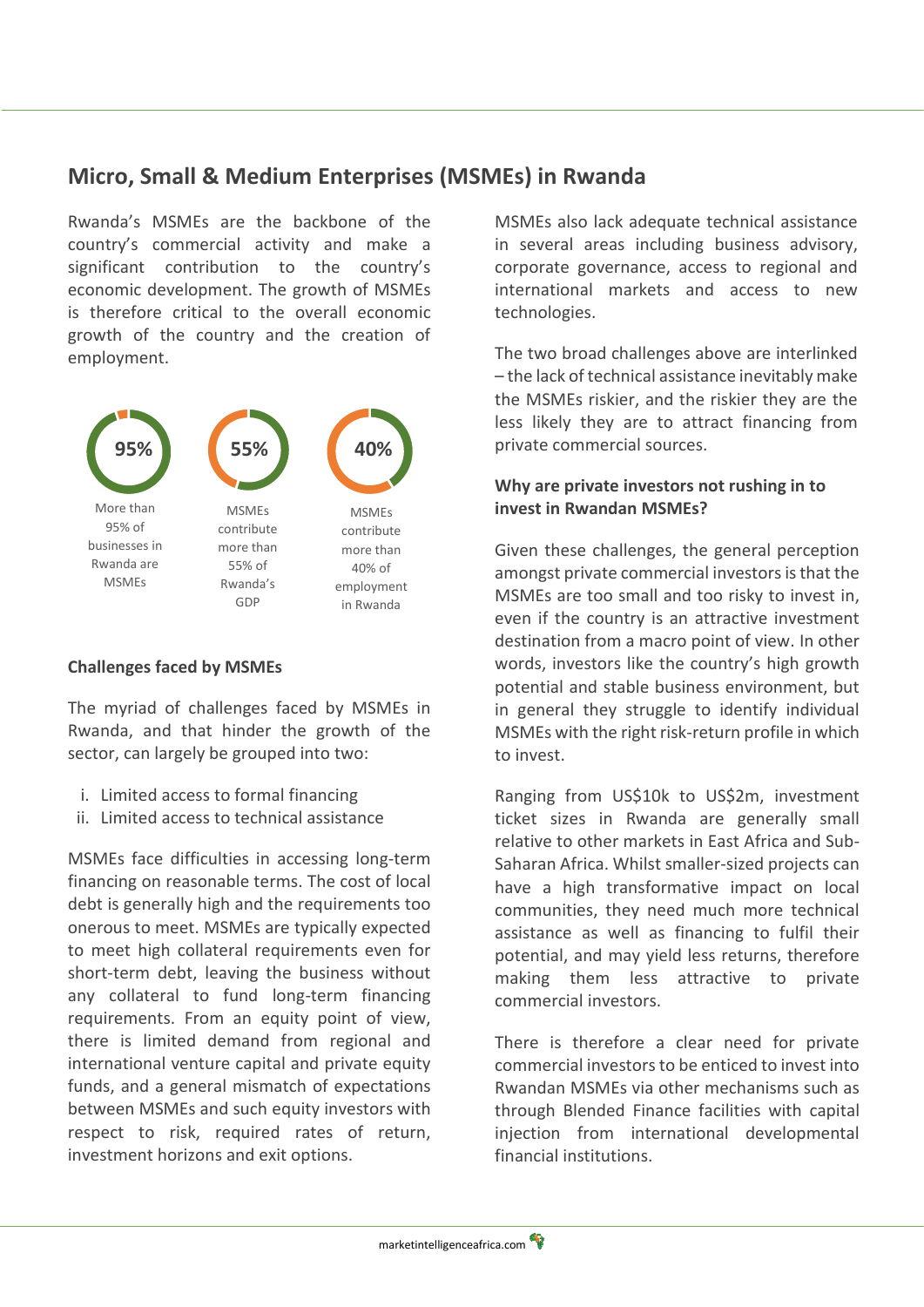# **Introducing Blended Finance**

In its simplest form, Blended Finance is the use of developmental or philanthropic finance to mobilise and unlock private capital flows into developing countries. Its purpose is to attract private commercial investors into emerging markets by reducing investment risk and potentially improving investment returns in those markets.

Blended Finance is widely viewed as one of the most effective ways that emerging markets are going to be able to attract increased investments flows, ultimately facilitating the sustainable development goals (SDGs) and moving investments from billions into trillions, particularly in Africa.

#### **A simplified structure of a Blended Finance facility**



The existence of developmental and/or philanthropical capital in a Blended Finance facility essentially serves to achieve two main things:

- 1. Reduce the risk profile of potential investments through the provision of de-risking instruments such as grants, loan guarantees and interest rate subsidies. Such instruments also reduce the overall cost of investment capital.
- 2. Potentially increase profitability of the MSMEs through the provision of a standalone Technical Assistance Facility which can be used to support the MSMEs both at the pre-and post-funding stages. Technical assistance could include putting in place effective corporate governance structures, helping with sales and marketing support, access to regional and international markets and other technical know-how which is specific to the respective MSMEs' industry segment.

The availability of such a risk sharing facility and technical assistance facility would serve to attract additional investments from private commercial investors into the MSME segment, especially in sectors that are considered of higher risk.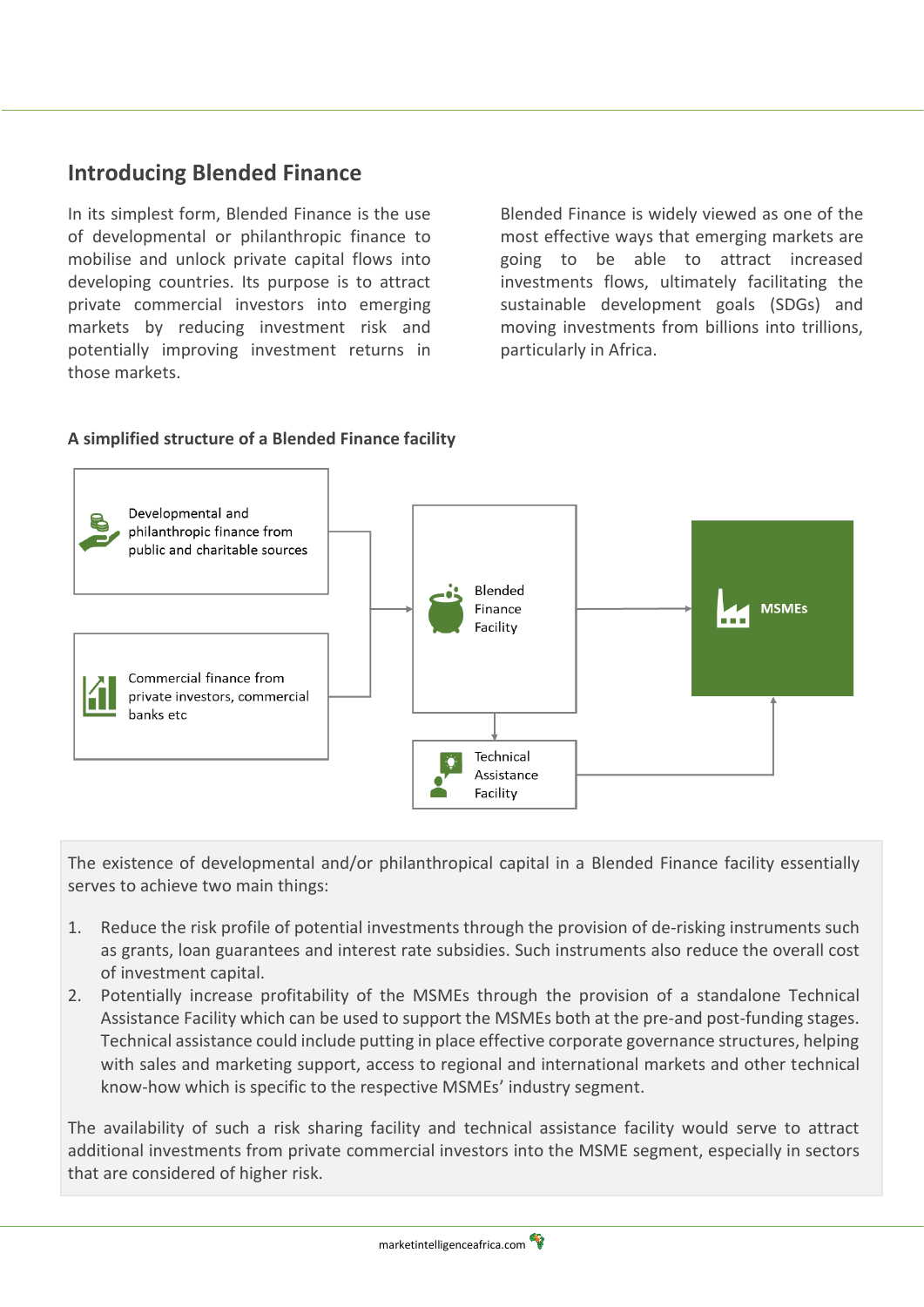# **The case for Blended Finance to support investments in MSMEs in Rwanda**

#### **The Blended Finance Gap**

There is an obvious funding gap in the MSME sector, with businesses and potential financiers having differing views. Typically, MSMEs in Rwanda are looking to raise amounts ranging from US\$10k to US\$2m, which can be considered too small for private commercial investors. The due diligence process required by investors is the same regardless of the amount funded, therefore private capital providers are more likely to target those MSMEs looking for larger amounts.

Whilst local microfinance institutions(MFIs) play a considerable role in bridging this funding gap, the demand for financing by MSMEs is just too large to be adequately serviced by local MFIs alone, and would not be the ideal source of longterm financing for MSMEs. Blended Finance can therefore play a critical role in enticing private capital into the sector.

According to data from [Convergence,](https://www.convergence.finance/) Kenya, Uganda and Tanzania have been the largest recipients of Blended Finance in Africa, and in our view, Rwanda is well positioned to take advantage of this trend.

## **Opportunities for co-financing for local commercial banks and MFIs**

Blended Finance programmes rely heavily on the local commercial banks and/or MFIs who have a good understanding of the local market and who have strong relationships with MSMEs. The presence and endorsement by development finance providers can also have a risk mitigating effect for the local financial institutions. Local banks and MFIs in Rwanda should therefore be actively looking for Blended Finance partners.

#### **Blended Finance in the context of Covid-19**

A Blended Finance facility would also be an effective way of cushioning the impact of external shocks such as the Covid-19 pandemic on the MSME sector. This can be in the form of the provision of concessional funding or guarantee programmes which support local banks to continue to provide loans to MSMEs which have been adversely impacted by the pandemic. For example, in Dec 2020 IFC [announced a US\\$10m loan to I&M Bank](https://pressroom.ifc.org/all/pages/PressDetail.aspx?ID=26096) to help the bank increase lending to MSMEs in Rwanda which are facing Covid-19-related liquidity challenges.

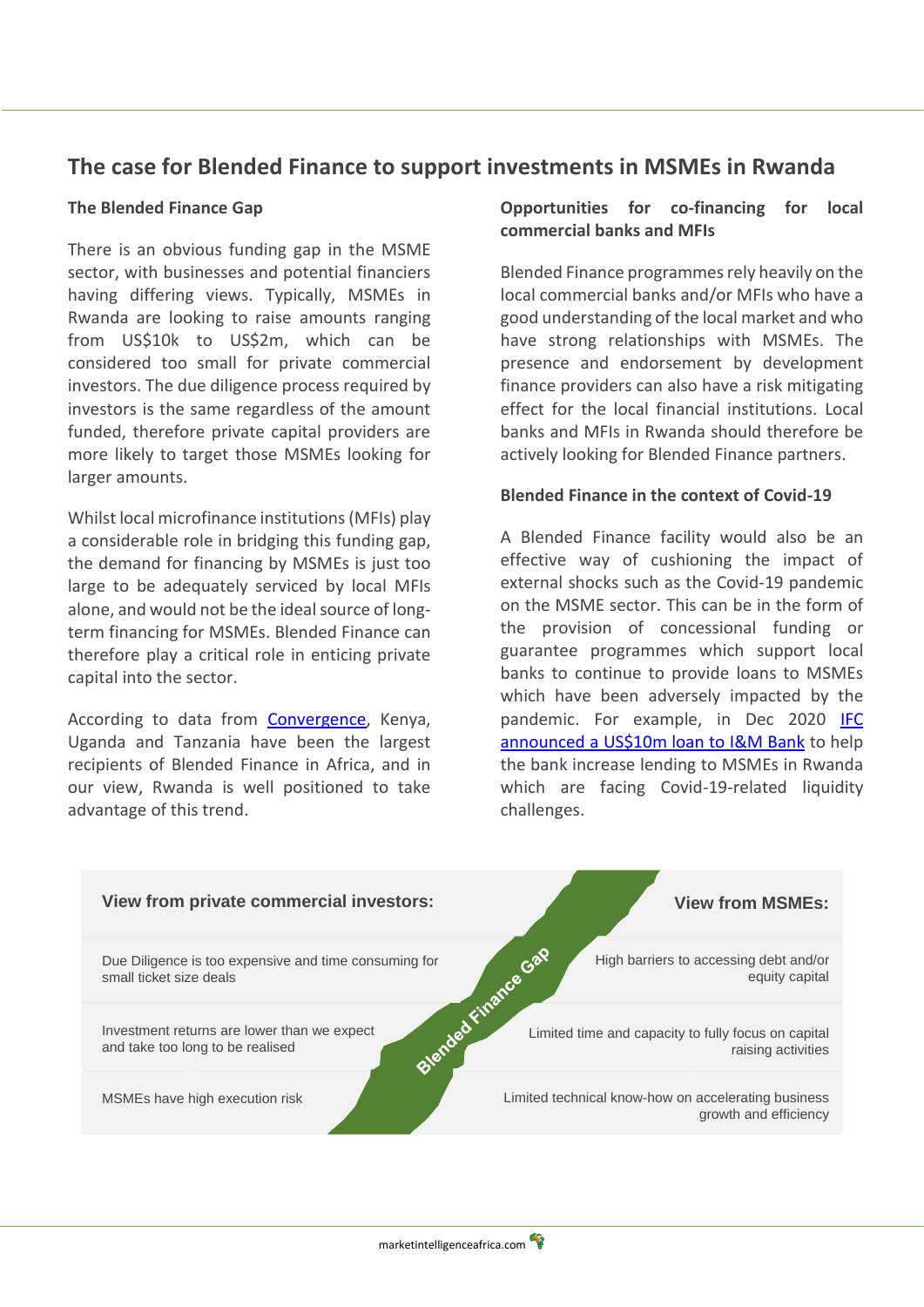# **Long term benefits of using Blended Finance for investment in Rwandan MSMEs:**



## **Accelerated growth and development of MSMEs**

Blended Finance vehicles present an opportunity to accelerate the growth and sophistication of the MSME sector in Rwanda through:

- Access to affordable and patient capital by MSMEs.
- Access to Technical Assistance Facilities (TAFs) and other non-financial mechanisms which improve business and technical practises by MSMEs.
- Examples of the impact of technical assistance include enhanced corporate governance and management practices, enhanced sector linkages, technology risk management and improved approaches for de-risking value chains.



3

## **Targeted growth in specific priority sectors**

Blended Finance can be used to strategically target specific priority sectors which require the most financial and technical investment:

- Whilst the agricultural sector makes up the bulk of MSMEs in Rwanda, Blended Finance can be used to develop depth and sophistication in other sectors such as manufacturing, renewable energy, technology, healthcare and financial services.
- For example, priority can be given to innovation and high-risk segments, such as new technologies, healthcare and education, where private capital might not otherwise flow to**.**

## **Larger ticket sizes in the long term**

Blended finance vehicles in Rwanda would in the medium-to-long-term open a new market for private investors:

• The use of Blended Finance will lead to growth of MSMEs as it will serve not only as a de-risking instrument but also as a mechanism to grow businesses and consequently create larger ticket size investment opportunities, thereby attracting more private investors.